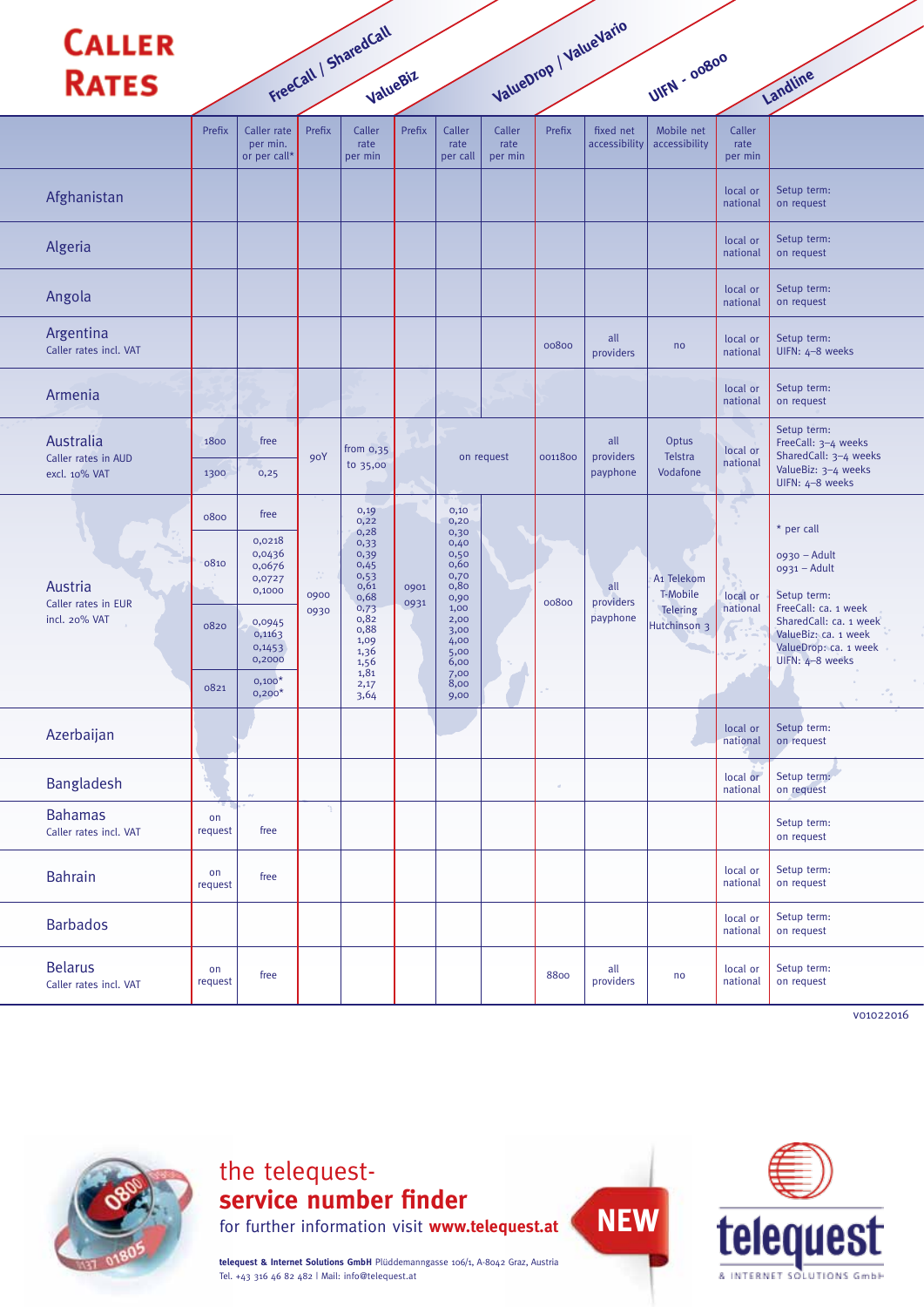# **CALLER** RATES FreeCall | SharedCall

| <b>CALLER</b>                                    |               |                                         |                  |                                                                                                |                           |                                                             |                              |                  |                            |                                                  |                           |                                                                                                                                                                                                                            |
|--------------------------------------------------|---------------|-----------------------------------------|------------------|------------------------------------------------------------------------------------------------|---------------------------|-------------------------------------------------------------|------------------------------|------------------|----------------------------|--------------------------------------------------|---------------------------|----------------------------------------------------------------------------------------------------------------------------------------------------------------------------------------------------------------------------|
| <b>RATES</b>                                     |               |                                         |                  | FreeCall / SharedCall<br>ValueBiz                                                              |                           |                                                             |                              |                  | ValueDrop / ValueVario     | UIFN - 00800                                     |                           | Landline                                                                                                                                                                                                                   |
|                                                  |               |                                         |                  |                                                                                                |                           |                                                             |                              |                  |                            |                                                  |                           |                                                                                                                                                                                                                            |
|                                                  | Prefix        | Caller rate<br>per min.<br>or per call* | Prefix           | Caller<br>rate<br>per min                                                                      | Prefix                    | Caller<br>rate<br>per call                                  | Caller<br>rate<br>per min    | Prefix           | fixed net<br>accessibility | Mobile net<br>accessibility                      | Caller<br>rate<br>per min |                                                                                                                                                                                                                            |
|                                                  |               |                                         | 0900<br>0906     | 0,25<br>0,50                                                                                   |                           | 0,25<br>0,50<br>0,75<br>1,00                                |                              |                  |                            |                                                  |                           | *per call<br>$0906 -$ Adult<br>$0907 -$ Adult                                                                                                                                                                              |
| Belgium<br>Caller rates in EUR<br>incl. 21% VAT  | 0800          | free                                    | 0902<br>0906     | 0,75<br>1,00                                                                                   | 0905                      | 1,25<br>1,50<br>1,75<br>2,00                                |                              |                  | all                        | <b>Base</b><br>Mobistar                          | local or                  | <sup>1</sup> further tariffs on request<br>ValueDrop 0909 and<br>ValueVario 0909 acces-<br>sible from Belgian fixed                                                                                                        |
|                                                  | 070           | 0,15                                    | 0903<br>0907     | 1,25<br>1,50                                                                                   | 0909 <sup>1</sup>         | 1,00<br>3,50<br>6,00<br>8,50<br>13,50                       |                              | 00800            | providers<br>payphone      | Proximus<br><b>Telenet</b>                       | national                  | net only.<br>Setup term:<br>FreeCall: 3-4 weeks<br>SharedCall: 3-4 weeks                                                                                                                                                   |
|                                                  |               | 0,30                                    | 0904<br>0907     | 1,75<br>2,00                                                                                   |                           | 31,00<br>1,00<br>3,50<br>8,50<br>16,00                      | 3,00<br>2,75<br>2,25<br>1,50 |                  |                            |                                                  |                           | ValueBiz: 3-4 weeks<br>ValueDrop: 3-4 weeks<br>ValueVario: 3-4 weeks<br>UIFN: 4-8 weeks                                                                                                                                    |
| <b>Benin</b>                                     |               |                                         |                  | m.                                                                                             |                           |                                                             |                              |                  |                            |                                                  | local or<br>national      | Setup term:<br>on request                                                                                                                                                                                                  |
| Bermuda                                          | on<br>request | free                                    |                  |                                                                                                |                           |                                                             |                              |                  |                            |                                                  |                           | Setup term:<br>on request                                                                                                                                                                                                  |
| <b>Bolivia</b>                                   |               |                                         |                  |                                                                                                |                           |                                                             |                              |                  |                            |                                                  | local or<br>national      | Setup term:<br>on request                                                                                                                                                                                                  |
| Bosnia-<br>Herzegovina                           |               |                                         | $094^{1}$        | 0,081 <sup>4</sup><br>0,161 <sup>4</sup><br>0,606<br>0,807<br>1,211<br>1,615<br>2,422<br>3,028 | 092 <sup>1</sup><br>09625 | 0,5733<br>1,1583<br>1,4625<br>$0,49^6$<br>0,59 <sup>1</sup> |                              |                  |                            |                                                  |                           | 1 - accessible from Bosnian<br>BH Telecom fixed and<br>postpaid mobile net.<br>2 - accessible from Croatian<br>HT Mostar fixed net and HT<br>Eronet mobile net.<br>3 - accessible from Serbian<br>Telekom Srpske fixed and |
| Caller rates in BAM<br>incl. 17% VAT             | 0800          | free                                    | $094^2$          | 0,37<br>0,47<br>0,62<br>1,23<br>1,85<br>3,70                                                   | $094^2$<br>09685          | 0,59<br>1,17<br>2,34<br>$0,49^6$                            |                              |                  |                            |                                                  | local or<br>national      | mobile net.<br>4 - only accessible from<br>Bosnian BH Telecom fixed net.<br>5 - Only for votings<br>6 - Accessible from whole<br><b>Bosnia</b>                                                                             |
|                                                  |               |                                         | ogY <sup>3</sup> | 0,14<br>0,53<br>0,70<br>1,05<br>1,40<br>2,63<br>3,04                                           | 09Y <sup>3</sup>          | 0,23<br>0,70<br>1,52                                        |                              |                  |                            |                                                  |                           | The caller rates for ValueBiz<br>& ValueDrop are for calls from<br>fixed net. Caller rates for<br>mobile callers on request.<br>The maximum call duration<br>at ValueDrop is 2 minutes.<br>Setup term: on request          |
| <b>Botswana</b><br>Caller rates incl. VAT        | on<br>request | free                                    |                  |                                                                                                |                           |                                                             |                              | $\alpha$         |                            |                                                  | P                         | Setup term:<br>on request                                                                                                                                                                                                  |
| <b>Brazil</b><br>Caller rates incl. VAT          | 0800          | free                                    |                  | on<br>request                                                                                  |                           |                                                             |                              | 00800<br>0021800 | all providers<br>payphone  | VIVO, OI,<br>TIM, Claro                          | local or<br>national      | Setup term:<br>on request                                                                                                                                                                                                  |
| <b>Bulgaria</b><br>Caller rates in BGN incl. VAT | on<br>request | free                                    | 0900<br>0903     | 0,48<br>0,60<br>0,96<br>1,20<br>2,40                                                           | ogoY                      | 0,48<br>0,60<br>0,96<br>1,20<br>2,40                        |                              | 00800            | all providers              | no                                               | local or<br>national      | Setup term:<br>on request                                                                                                                                                                                                  |
| <b>Burkina Faso</b>                              |               |                                         |                  |                                                                                                |                           |                                                             |                              |                  |                            |                                                  | local or<br>national      | Setup term:<br>on request                                                                                                                                                                                                  |
| <b>Burundi</b>                                   |               |                                         |                  |                                                                                                |                           |                                                             |                              |                  |                            |                                                  | local or<br>national      | Setup term:<br>on request                                                                                                                                                                                                  |
| Cambodia<br>Caller rates incl. VAT               |               |                                         |                  |                                                                                                |                           |                                                             |                              |                  |                            |                                                  | local or<br>national      | Setup term:<br>on request                                                                                                                                                                                                  |
| Canada<br>Caller rates in CAD<br>incl. VAT       | 1800          | free                                    | 1900             | from 0,50<br>to 50,00                                                                          | 1900                      | from 0,50<br>to 50,00                                       |                              | 011800           | all providers<br>payphone  | Microcell<br><b>Telus</b><br>Bell<br>Rogers AT&T | local or<br>national      | Setup term:<br>FreeCall: 3-4 weeks<br>ValueBiz: 3-4 weeks<br>UIFN: 4-8 weeks                                                                                                                                               |

**telequest & Internet Solutions GmbH**

Plüddemanngasse 106/1 | A-8042 Graz Tel. +43 316 46 82 482 | Fax +43 316 474422 14 info@telequest.at | www.telequest.at

Mo – Fr 8.00 –17.00 h Servicehotline 00800 102 502 22



v01022016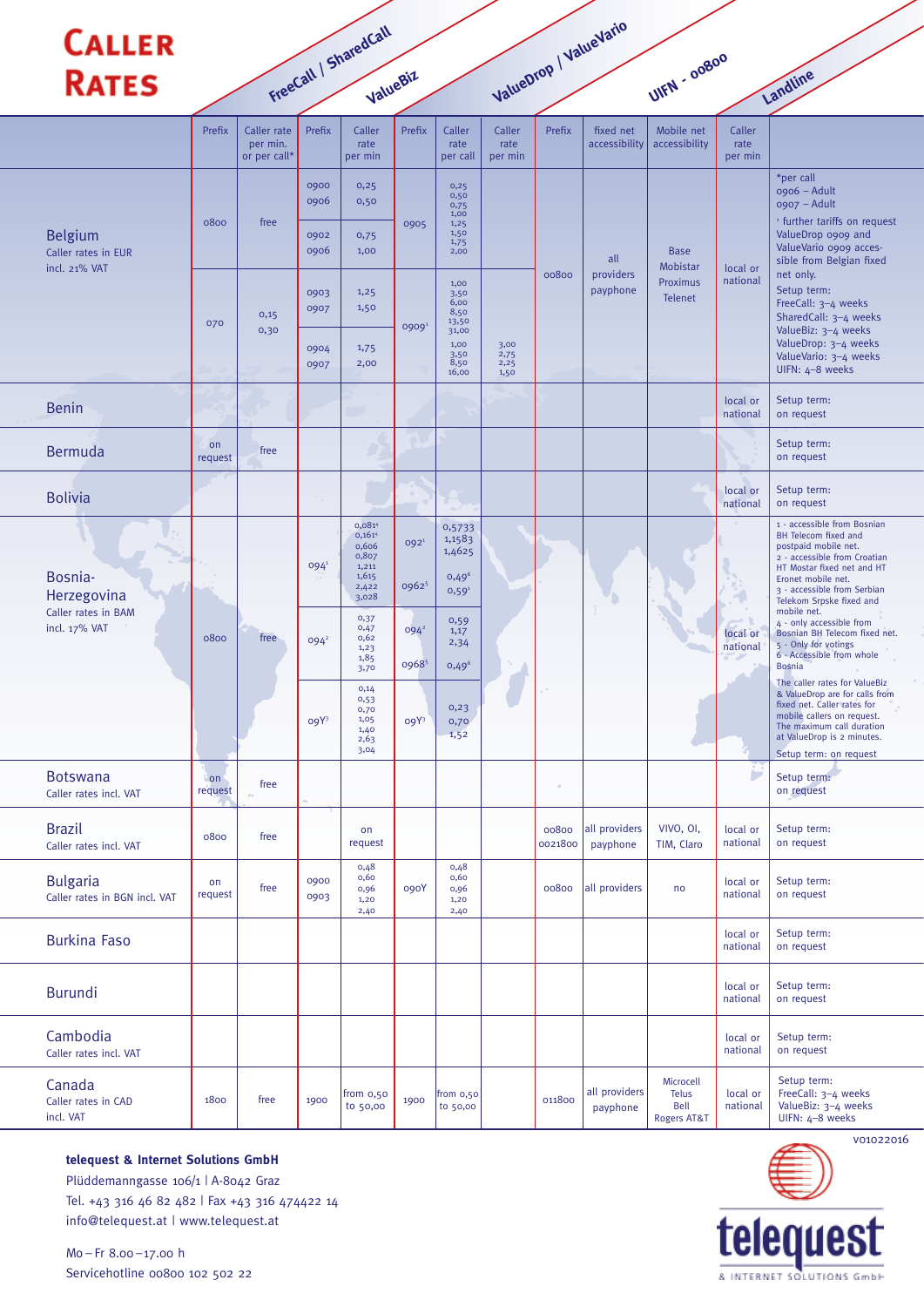| <b>CALLER</b>                                          |               |                                         |           |                                                                                                                                                                                                                                    |            |                            |                                                                                                                                                                                                                                    |        |                            |                                         |                           |                                                                                                                                                                                                                                       |
|--------------------------------------------------------|---------------|-----------------------------------------|-----------|------------------------------------------------------------------------------------------------------------------------------------------------------------------------------------------------------------------------------------|------------|----------------------------|------------------------------------------------------------------------------------------------------------------------------------------------------------------------------------------------------------------------------------|--------|----------------------------|-----------------------------------------|---------------------------|---------------------------------------------------------------------------------------------------------------------------------------------------------------------------------------------------------------------------------------|
| <b>RATES</b>                                           |               |                                         |           | FreeCall   SharedCall<br>ValueBiz                                                                                                                                                                                                  |            |                            |                                                                                                                                                                                                                                    |        | ValueDrop / ValueVario     | UIFN - 00800                            |                           | Landline                                                                                                                                                                                                                              |
|                                                        | Prefix        | Caller rate<br>per min.<br>or per call* | Prefix    | Caller<br>rate<br>per min                                                                                                                                                                                                          | Prefix     | Caller<br>rate<br>per call | Caller<br>rate<br>per min                                                                                                                                                                                                          | Prefix | fixed net<br>accessibility | Mobile net<br>accessibility             | Caller<br>rate<br>per min |                                                                                                                                                                                                                                       |
| Cayman Islands                                         |               |                                         |           |                                                                                                                                                                                                                                    |            |                            |                                                                                                                                                                                                                                    |        |                            |                                         | local or<br>national      | Setup term:<br>on request                                                                                                                                                                                                             |
| Chile<br>Caller rates incl. VAT                        | on<br>request | free                                    |           |                                                                                                                                                                                                                                    |            |                            |                                                                                                                                                                                                                                    |        |                            |                                         | local or<br>national      | Setup term:<br>on request                                                                                                                                                                                                             |
| China<br>Caller rates incl. VAT                        | on<br>request | free                                    |           |                                                                                                                                                                                                                                    |            |                            |                                                                                                                                                                                                                                    | 00800  | all providers<br>payphone  | no                                      | local or<br>national      | Setup term:<br>UIFN: 4-8 weeks                                                                                                                                                                                                        |
| Colombia<br>Caller rates in COP<br>incl. 20% VAT       | 01800         | free                                    | 1900      | 2.500,00<br>3.900,00                                                                                                                                                                                                               |            |                            |                                                                                                                                                                                                                                    |        |                            |                                         | local or<br>national      | Setup term:<br>on request                                                                                                                                                                                                             |
| Congo                                                  |               |                                         |           |                                                                                                                                                                                                                                    |            |                            |                                                                                                                                                                                                                                    |        |                            |                                         | local or<br>national      | Setup term:<br>on request                                                                                                                                                                                                             |
| Costa Rica<br>Caller rates incl. VAT                   | on<br>request | free                                    |           | ć,                                                                                                                                                                                                                                 |            |                            |                                                                                                                                                                                                                                    |        |                            |                                         | local or<br>national      | Setup term:<br>on request                                                                                                                                                                                                             |
| Croatia<br>Caller rates in HKR<br>incl. 25% VAT        | 0800<br>062   | free<br>local rate                      | 060<br>p. | 1,16<br>1,40<br>1,74<br>2,33<br>3,49<br>6,99                                                                                                                                                                                       | 060<br>061 | 1,25<br>3,75               |                                                                                                                                                                                                                                    | 00800  | all providers<br>payphone  | T-Mobile<br>Tele <sub>2</sub><br>Vipnet | local or<br>national      | The caller rates for ValueBiz<br>& ValueDrop are for calls<br>from the Croatian Fixed<br>net. Caller rates for mobile<br>callers on request.<br>The maxiumum call duration<br>at ValueDrop is 2 minutes.<br>Setup term:<br>on request |
| Cyprus<br>Caller rates incl. VAT                       | on<br>request | free                                    |           |                                                                                                                                                                                                                                    |            |                            |                                                                                                                                                                                                                                    | 00800  | all providers<br>payphone  | Cyta                                    | local or<br>national      | Setup term:<br>UIFN: 4-8 weeks                                                                                                                                                                                                        |
| Curacao                                                |               |                                         |           |                                                                                                                                                                                                                                    |            |                            |                                                                                                                                                                                                                                    |        |                            |                                         | local or<br>national      | Setup term:<br>on request                                                                                                                                                                                                             |
| Czech Republic<br>Caller rates in CZK<br>incl. 21% VAT | 800<br>8XY    | free<br>local rate                      | 90X       | 4,00<br>5,00<br>6.00<br>8,00<br>10,00<br>11,00<br>14,00<br>16,00<br>17,00<br>18,00<br>20,00<br>23,00<br>26,00<br>30,00<br>34,00<br>38,00<br>42,00<br>46,00<br>50,00<br>55,00<br>60,00<br>65,00<br>70,00<br>75,00<br>80,00<br>85,00 | 908        |                            | 4,00<br>5,00<br>6.00<br>8,00<br>10,00<br>11,00<br>14,00<br>16,00<br>17,00<br>18,00<br>20,00<br>23,00<br>26,00<br>30,00<br>34,00<br>38,00<br>42,00<br>46,00<br>50,00<br>55,00<br>60,00<br>65,00<br>70,00<br>75,00<br>80,00<br>85,00 | 00800  | all providers<br>payphone  | T-Mobile<br>Vodafone<br>Telefonica O2   | local or<br>national      | Peak: 7am - 7pm<br>Off-Peak: other times,<br>public holidays<br>$900 - lnfo$<br>906 - Entertainment, Fun<br>$909 -$ Adult<br>Setup term:<br>FreeCall: 3-4 weeks<br>SharedCall: 3-4 weeks<br>UIFN: 4-8 weeks                           |
|                                                        |               |                                         |           | 90,00<br>95,00                                                                                                                                                                                                                     |            |                            | 90,00<br>95,00                                                                                                                                                                                                                     |        |                            |                                         |                           |                                                                                                                                                                                                                                       |
| Denmark<br>Caller rates in DKK                         | 80            | free                                    | 9013      | 2,50<br>3,00<br>3,50                                                                                                                                                                                                               | 9013       |                            | 4,80                                                                                                                                                                                                                               | 00800  | all providers<br>payphone  | <b>TDC Mobile</b><br>Sonofon<br>Orange  | local or<br>national      | Setup term:<br>FreeCall: 3-4 weeks<br>SharedCall: 3-4 weeks<br>ValueBiz: 3-4 weeks                                                                                                                                                    |
| incl. 25% VAT                                          | 69<br>70      | national<br>rate                        |           | 4,00<br>4,80                                                                                                                                                                                                                       |            |                            |                                                                                                                                                                                                                                    |        |                            | Tele <sub>2</sub><br>Telia              |                           | ValueDrop: 3-4 weeks<br>UIFN: 4-8 weeks                                                                                                                                                                                               |



## the telequest**service number finder**

for further information visit **www.telequest.at**

**telequest & Internet Solutions GmbH** Plüddemanngasse 106/1, A-8042 Graz, Austria Tel. +43 316 46 82 482 | Mail: info@telequest.at



& INTERNET SOLUTIONS GmbH

**NEW**

v01022016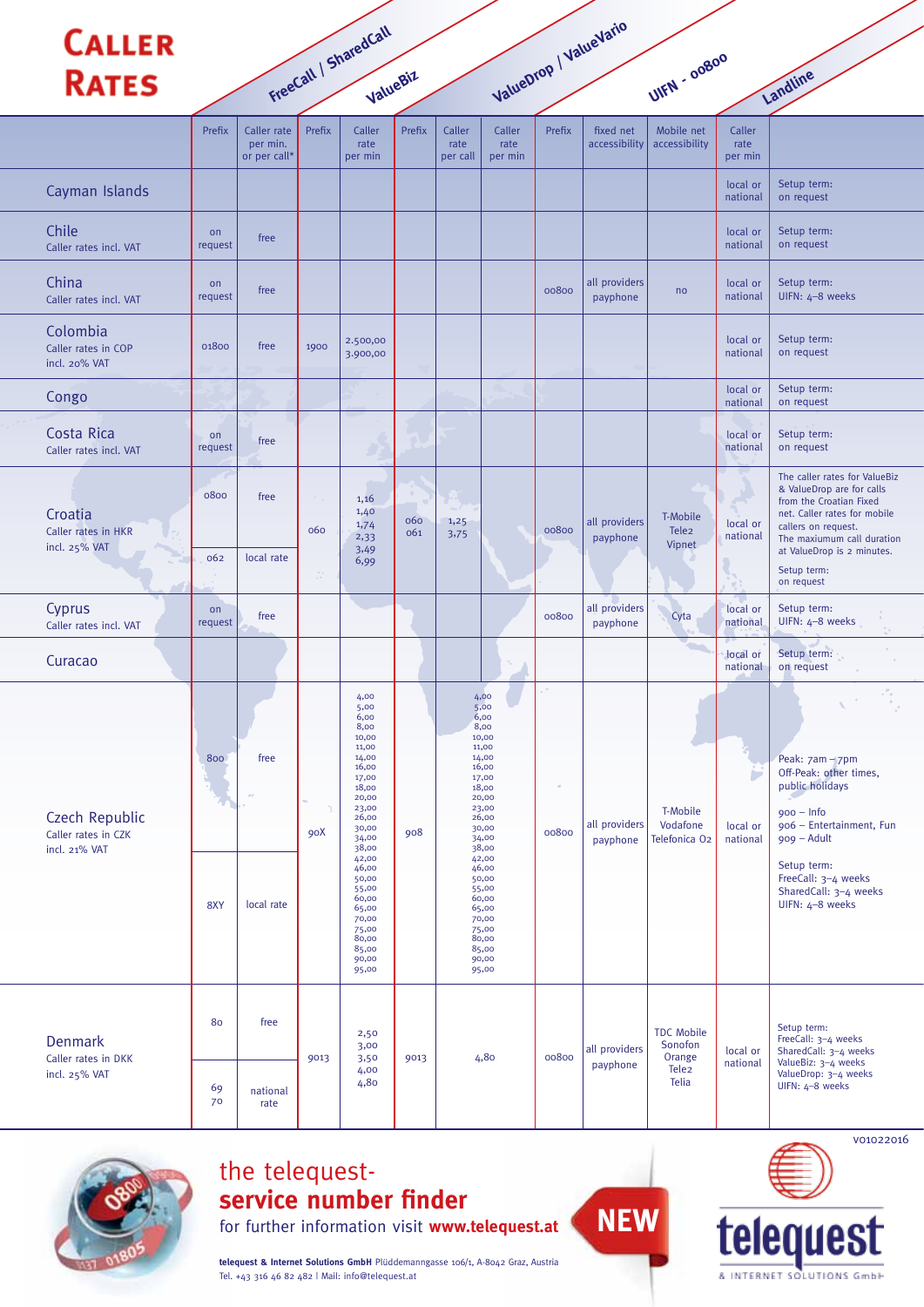| <b>CALLER</b><br><b>RATES</b>                   |                                      |                                                                                                                                                                                    |              | FreeCall / SharedCall<br>ValueBiz                                    |              |                                                                                                      |                           |                           | ValueDrop / ValueVario     | UIFN - 00800                                           |                            | Landline                                                                                                                                                                                                                |
|-------------------------------------------------|--------------------------------------|------------------------------------------------------------------------------------------------------------------------------------------------------------------------------------|--------------|----------------------------------------------------------------------|--------------|------------------------------------------------------------------------------------------------------|---------------------------|---------------------------|----------------------------|--------------------------------------------------------|----------------------------|-------------------------------------------------------------------------------------------------------------------------------------------------------------------------------------------------------------------------|
|                                                 | Prefix                               | Caller rate<br>per min.<br>or per call*                                                                                                                                            | Prefix       | Caller<br>rate<br>per min                                            | Prefix       | Caller<br>rate<br>per call                                                                           | Caller<br>rate<br>per min | Prefix                    | fixed net<br>accessibility | Mobile net<br>accessibility                            | Caller<br>rate<br>per min  |                                                                                                                                                                                                                         |
| Dominikan Republic<br>Caller rates incl. VAT    | on<br>request                        | free                                                                                                                                                                               |              |                                                                      |              |                                                                                                      |                           |                           |                            |                                                        | local or<br>national       | Setup term:<br>on request                                                                                                                                                                                               |
| Ecuador<br>Caller rates incl. VAT               | 0800<br>1800                         | free                                                                                                                                                                               |              |                                                                      |              |                                                                                                      |                           |                           |                            |                                                        | local or<br>national       | Setup term:<br>on request                                                                                                                                                                                               |
| Egypt                                           | 0800                                 | free                                                                                                                                                                               |              |                                                                      |              |                                                                                                      |                           |                           |                            |                                                        | local or<br>national       | Setup term:<br>on request                                                                                                                                                                                               |
| El Salvador<br>Caller rates incl. VAT           | on<br>request                        | free                                                                                                                                                                               |              |                                                                      |              |                                                                                                      |                           |                           |                            |                                                        | local or<br>national       | Setup term:<br>on request                                                                                                                                                                                               |
| Estonia<br>Caller rates incl. VAT               | on<br>request                        | free                                                                                                                                                                               |              | m,                                                                   |              |                                                                                                      |                           | 00800                     | all providers<br>payphone  | Elisa<br><b>EMT</b><br>Tele <sub>2</sub>               | local or<br>national       | Setup term:<br>on request                                                                                                                                                                                               |
| Ethiopia                                        |                                      |                                                                                                                                                                                    |              |                                                                      |              |                                                                                                      |                           |                           |                            |                                                        | local or<br>national       | Setup term:<br>on request                                                                                                                                                                                               |
| Finland<br>Caller rates in EUR<br>incl. 24% VAT | 0800<br>09                           | free<br>national<br>rate                                                                                                                                                           | 0600<br>0700 | from $0,08$<br>to $5,11$                                             | 0600<br>0700 | from<br>0,17<br>to<br>40,64                                                                          |                           | 990800<br>999800<br>00800 | all providers              | <b>DNA</b><br><b>Elisa</b><br>Saunalathi               | local or<br>national       | Adult services<br>and dialers<br>not allowed.<br>Maximum call duration:<br>20 minutes.<br>Setup term:<br>FreeCall: 4-8 weeks<br>SharedCall: 4-8 weeks<br>ValueBiz: 4-8 weeks<br>ValueDrop: 4-8 weeks<br>UIFN: 4-8 weeks |
| France<br>Caller rates in EUR<br>incl. 20% VAT  | 0800<br>081X<br>081X<br>082X<br>082X | free<br>0,05<br>0,06<br>$0,05*$<br>$0,08*$<br>$0,09*$<br>$0,10*$<br>$0,12*$<br>$0,15*$<br>$0,20*$<br>$0,30*$<br>$0,40*$<br>$0,50*$<br>0,09<br>0,10<br>0,12<br>0,15<br>0,18<br>0,20 | 089X         | 0,25<br>0,30<br>0,35<br>0,40<br>0,45<br>0,50<br>0,60<br>0,70<br>0,80 | 089X         | 0,60<br>0,65<br>0,79<br>0,80<br>0,90<br>0,99<br>1,00<br>1,50<br>1,99<br>2,00<br>2,50<br>2,99<br>3,00 |                           | 00800                     | all providers<br>payphone  | <b>Bouygues</b><br>Free Mobile<br>Orange<br><b>SFR</b> | r.<br>local or<br>national | Setup term:<br>FreeCall: 3-4 weeks<br>SharedCall: 3-4 weeks<br>ValueBiz: 3-4 weeks<br>ValueDrop: 3-4 weeks<br>ValueVario: 3-4 weeks<br>UIFN: 4-8 weeks                                                                  |
| Georgia<br>Caller rates incl. VAT               |                                      |                                                                                                                                                                                    |              |                                                                      |              |                                                                                                      |                           |                           |                            |                                                        | local or<br>national       | Setup term:<br>on request                                                                                                                                                                                               |



**telequest & Internet Solutions GmbH** Plüddemanngasse 106/1 | A-8042 Graz Tel. +43 316 46 82 482 | Fax +43 316 474422 14 info@telequest.at | www.telequest.at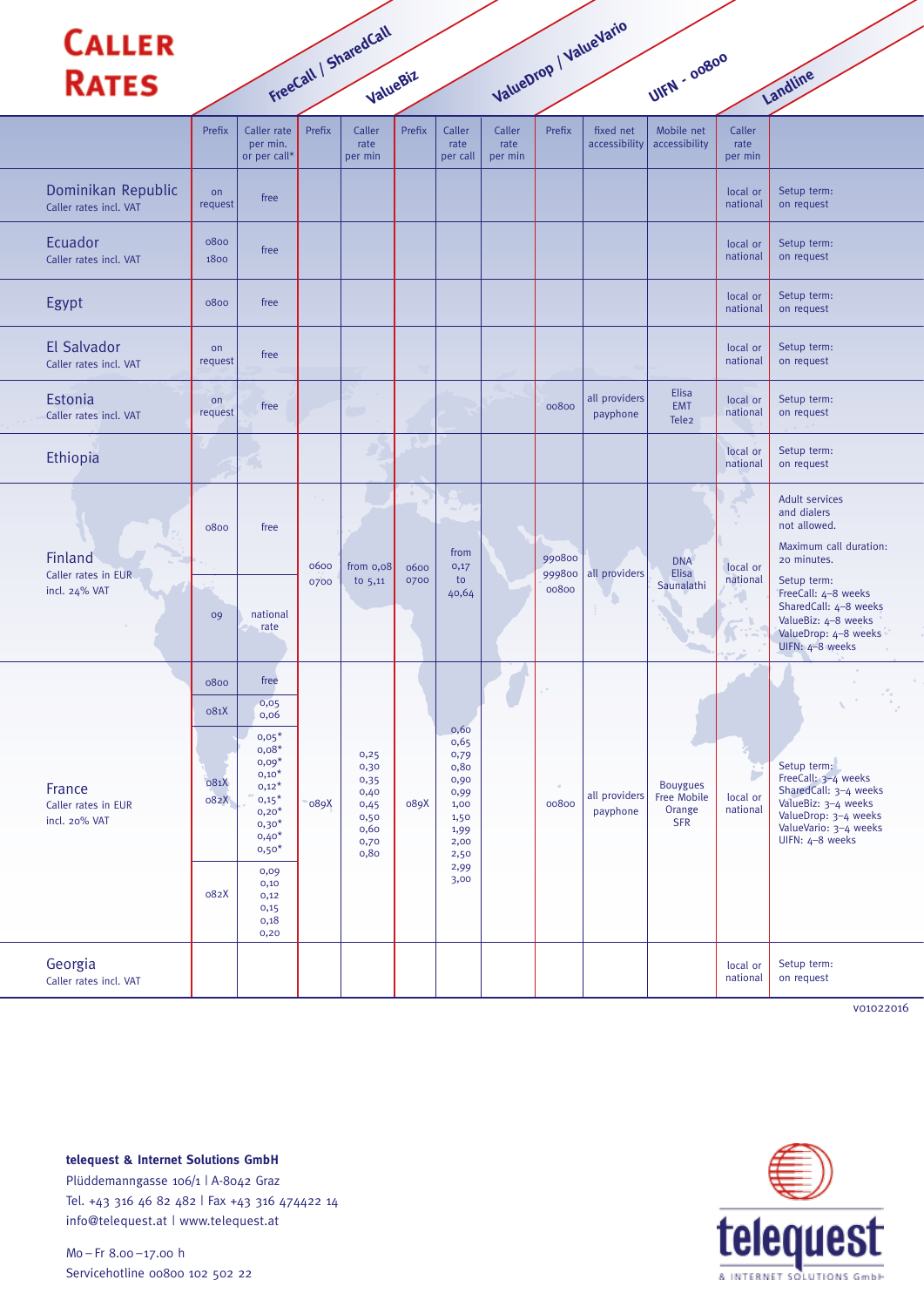| <b>CALLER</b><br><b>RATES</b>                   |               |                                                                                        |        | FreeCall   SharedCall<br>ValueBiz     |        |                                               |                           |                  | ValueDrop / ValueVario     | UIFN - 00800                                                                                                              |                            | Landline                                                                                                                                                                                                                                                                                              |
|-------------------------------------------------|---------------|----------------------------------------------------------------------------------------|--------|---------------------------------------|--------|-----------------------------------------------|---------------------------|------------------|----------------------------|---------------------------------------------------------------------------------------------------------------------------|----------------------------|-------------------------------------------------------------------------------------------------------------------------------------------------------------------------------------------------------------------------------------------------------------------------------------------------------|
|                                                 | Prefix        | Caller rate<br>per min.<br>or per call*                                                | Prefix | Caller<br>rate<br>per min             | Prefix | Caller<br>rate<br>per call                    | Caller<br>rate<br>per min | Prefix           | fixed net<br>accessibility | Mobile net<br>accessibility                                                                                               | Caller<br>rate<br>per min  |                                                                                                                                                                                                                                                                                                       |
|                                                 | 800           | free                                                                                   |        |                                       | 0900   | from<br>0,00<br>to<br>10,00                   |                           |                  |                            |                                                                                                                           |                            | *per call<br>ValueBiz 0900 - multiple<br>caller rates up to EUR 3,00<br>per minute.<br>ValueDrop 0900 - multiple<br>caller rates up to EUR 10,00<br>per call.                                                                                                                                         |
| Germany<br>Caller rates in EUR<br>incl. 19% VAT | 0180          | 0,039<br>$0,06*$<br>0,09<br>0,14<br>$0,20*$<br>$0,20*/0,60*$<br>0,14<br>(30 sec. free) | 0900   | from 0,00<br>to $3,00$                | 0137   | 0,14<br>0,25<br>0,50<br>1,00                  |                           | 00800            | all providers<br>payphone  | E-Plus<br>0 <sub>2</sub><br>T-Mobile<br>Vodafone                                                                          | on<br>request              | <b>IMPORTANT:</b><br>The caller rates for ValueBiz &<br>ValueDrop 0900 are for calls<br>from the German fixed net.<br>Caller rates for mobile callers<br>on request.<br>Setup term:<br>FreeCall: 2-3 weeks<br>SharedCall: 2-3 weeks<br>ValueBiz: 2-3 weeks<br>ValueDrop: 2-3 weeks<br>UIFN: 4-8 weeks |
| Ghana<br>Caller rates incl. VAT                 |               |                                                                                        |        |                                       |        |                                               |                           |                  |                            |                                                                                                                           | local or<br>national       | Setup term:<br>on request                                                                                                                                                                                                                                                                             |
| Greece<br>Caller rates incl. VAT                | 0800          | free                                                                                   | 901    | 1,23<br>1,48<br>1,72<br>2,46<br>3,68  |        |                                               |                           | 00800            | all providers<br>payphone  | no                                                                                                                        | local or<br>national       | 901 - non erotic services<br>909 - adult services<br>The caller rates for ValueBiz<br>901&909 are only for calls<br>from the Greek Fixed net<br>(OTE). Caller rates for mobile<br>callers on request.                                                                                                 |
|                                                 |               |                                                                                        | 909    | 2,46                                  |        |                                               |                           |                  |                            |                                                                                                                           |                            | <sup>1</sup> ValueDrop 900 numbers are<br>only available from Greek<br>Fixed Net (OTE).<br>Setup term: on request                                                                                                                                                                                     |
| Grenada                                         |               |                                                                                        |        |                                       |        |                                               |                           |                  |                            |                                                                                                                           | local or<br>national       | Setup term:<br>on request                                                                                                                                                                                                                                                                             |
| Guatemala<br>Caller rates incl. VAT             | 1800          | free                                                                                   |        |                                       |        |                                               |                           |                  |                            |                                                                                                                           | local or<br>national       | Setup term:<br>on request                                                                                                                                                                                                                                                                             |
| Guinea                                          |               |                                                                                        |        |                                       |        |                                               |                           |                  |                            |                                                                                                                           | local or<br>national       | Setup term:<br>on request                                                                                                                                                                                                                                                                             |
| <b>Holy Sea</b>                                 |               | $\sigma\sigma$                                                                         | ħ,     |                                       |        |                                               |                           | $\alpha$         |                            |                                                                                                                           | n,<br>local or<br>national | Setup term:<br>on request                                                                                                                                                                                                                                                                             |
| Honduras                                        |               |                                                                                        |        |                                       |        |                                               |                           |                  |                            |                                                                                                                           | local or<br>national       | Setup term:<br>on request                                                                                                                                                                                                                                                                             |
| Hongkong<br>Caller rates in HKD<br>incl. VAT    | on<br>request | free                                                                                   | 900    | 2,00<br>4,00<br>6,00<br>8,00<br>10,00 | 900    | 50,00<br>100,00<br>150,00<br>200,00<br>250,00 |                           | 001800<br>006800 | all providers<br>payphone  | <b>CCW</b><br>3 Hong Kong<br>China Mobile<br><b>Hong Kong</b><br><b>HKCSL</b><br><b>SmarTone</b><br>Vodafone<br>New World | local or<br>national       | The maximum call duration for<br>ValueDrop is 30 seconds.<br>Setup term:<br>ValueBiz: 3-4 weeks<br>ValueDrop: 3-4 weeks<br>UIFN: 4-8 weeks                                                                                                                                                            |



the telequest**service number finder**

for further information visit **www.telequest.at**

**telequest & Internet Solutions GmbH** Plüddemanngasse 106/1, A-8042 Graz, Austria Tel. +43 316 46 82 482 | Mail: info@telequest.at



**NEW**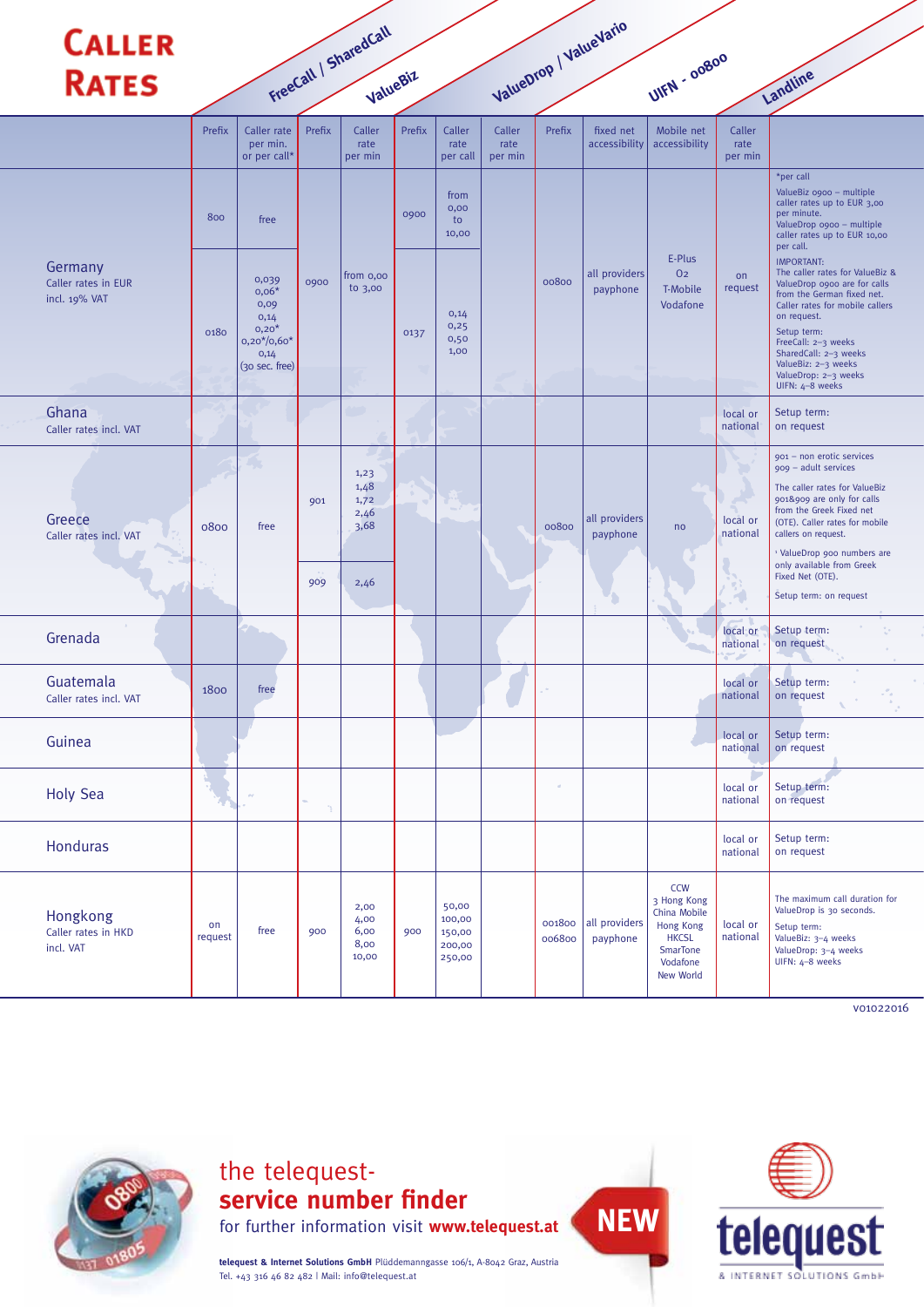| <b>CALLER</b>                           |               |                                                                              |              |                                                                                              |              |                                                                           |                        |                                           |                            |                                                                                               |                        |                                                                                                                |
|-----------------------------------------|---------------|------------------------------------------------------------------------------|--------------|----------------------------------------------------------------------------------------------|--------------|---------------------------------------------------------------------------|------------------------|-------------------------------------------|----------------------------|-----------------------------------------------------------------------------------------------|------------------------|----------------------------------------------------------------------------------------------------------------|
| <b>RATES</b>                            |               |                                                                              |              | FreeCall   SharedCall<br>ValueBiz                                                            |              |                                                                           |                        |                                           | ValueDrop   ValueVario     | UIFN - 00800                                                                                  |                        | Landline                                                                                                       |
|                                         | Prefix        | Caller rate<br>per min.<br>or per call*                                      | Prefix       | Caller rate<br>per min                                                                       | Prefix       | Setup<br>per call                                                         | Caller rate<br>per min | Prefix                                    | fixed net<br>accessibility | Mobile net<br>accessibility                                                                   | Caller rate<br>per min |                                                                                                                |
| Hungary                                 | 0680          | free                                                                         | 0690         | 122,04<br>157,48<br>236,22<br>362,20<br>1.181,10<br>1.574,80                                 | 0691         | 39,37<br>59,06<br>78,74<br>122,04<br>157,48<br>236,22<br>600,00<br>629,92 |                        |                                           | all providers              | Pannon GSM                                                                                    | local or               | $0690 -$ Adult<br>Setup term:<br>FreeCall: 3-4 weeks                                                           |
| Caller rates in HUF<br>excl. 27% VAT    |               |                                                                              | 0691         | 86,61<br>196,85<br>590,55                                                                    | 0690<br>0691 | 787,40<br>400,00                                                          |                        | 00800                                     | payphone                   | T-Mobile<br>Hungary                                                                           | national               | SharedCall: 2-3 weeks<br>ValueBiz: 3-4 weeks<br>ValueDrop: 3-4 weeks                                           |
|                                         |               |                                                                              | 0690<br>0691 | 19,69<br>39,37<br>59,06<br>400,00<br>787,40                                                  | 0690         | 1.181,00<br>1.574,00<br>1.968,00                                          |                        |                                           |                            |                                                                                               |                        | UIFN: 4-8 weeks                                                                                                |
| Iceland<br>Caller rates incl. VAT       | on<br>request | free                                                                         |              |                                                                                              |              |                                                                           |                        | 00800                                     | all providers              | Iceland<br>Telecom,<br>Vodafone                                                               | local or<br>national   | Setup term:<br>on request                                                                                      |
| India<br>Caller rates incl. VAT         | 000800        | free                                                                         |              |                                                                                              |              |                                                                           |                        |                                           |                            |                                                                                               | local or<br>national   | Setup term:<br>on request                                                                                      |
| Indonesia<br>Caller rates incl. VAT     | 00180<br>0078 | free                                                                         |              |                                                                                              |              |                                                                           |                        |                                           |                            |                                                                                               | local or<br>national   | Setup term:<br>on request                                                                                      |
|                                         | 180Y          | free                                                                         | 1520         | 0,15                                                                                         | 1512<br>1513 | 0,25<br>0,61                                                              |                        |                                           |                            |                                                                                               |                        | * per call                                                                                                     |
|                                         | 1890          | 0,082                                                                        | 1530<br>1540 | 0,34<br>0,61                                                                                 | 1514         | 0,76                                                                      |                        |                                           |                            |                                                                                               |                        | Setup term:                                                                                                    |
| Ireland<br>Caller rates in EUR          |               | $0,055* +$                                                                   | 1550<br>1560 | 0,97<br>1,27                                                                                 | 1515<br>1516 | 1,02<br>1,52                                                              |                        | 00800                                     | all providers              | no                                                                                            | local or               | FreeCall: 3-4 weeks                                                                                            |
| incl. 23% VAT                           | 0818          | 0,0708<br>(0,04266)                                                          | 1570         | 1,78                                                                                         | 1517         | 2,03                                                                      |                        |                                           |                            |                                                                                               | national               | SharedCall: 3-4 weeks<br>ValueBiz: 3-4 weeks                                                                   |
|                                         |               | Setup per Call<br>Peak (Off-Peak)                                            | 1580<br>1590 | 2,44<br>2,95                                                                                 | 1518         | 3,05                                                                      |                        |                                           |                            |                                                                                               |                        | ValueDrop: 3-4 weeks<br>UIFN: 4-8 weeks                                                                        |
| <b>Israel</b><br>Caller rates incl. VAT | on<br>request | free                                                                         | 0.f.         | on request                                                                                   |              |                                                                           | ч.                     | 013800<br>014800                          | all providers<br>payphone  | Cellcom,<br><b>Golan Telecom</b><br><b>Hot Mobile</b><br>Jawal/Watania<br>Orange<br>Pelephone | local or<br>national   | Setup term:<br>UIFN: 4-8 weeks                                                                                 |
|                                         | 800           | free                                                                         | 199          | $0,05*+0,01$<br>$0,05*+0,03$<br>0,066*+0,083<br>$0,00*+0,05$<br>$0,05*+0,10$                 |              |                                                                           |                        |                                           |                            |                                                                                               |                        | *per call<br>IMPORTANT: The caller rates<br>for ValueBiz 199 & 899 are                                         |
| Italy<br>Caller rates in EUR            | 840           | $0,0656*$                                                                    |              | 0,103*+0,207<br>$0,103*+0,155$<br>$0,00*+0,15$<br>$0,00*+0,26$                               | 899          | 0,50<br>2,00                                                              |                        | 00800                                     | all providers<br>payphone  | TIM<br>Vodafone<br>Wind                                                                       | local or<br>national   | for calls from the Italian<br>fixed net. Caller Rates for<br>mobile callers on request.<br>Setup term:         |
| excl. 22% VAT                           | 848           | $0,0516*$<br>$+0,0158$<br>(0,0093)<br>Setup per<br>Call + Peak<br>(Off-Peak) | 899          | $0,10*+0,17$<br>$0,10*+0,25$<br>$0,10*+0,50$<br>$0,10*+0,80$<br>$0,10*+1,29$<br>$0,10*+1,50$ |              |                                                                           |                        |                                           |                            | H <sub>3</sub> G                                                                              |                        | FreeCall: 3-4 weeks<br>SharedCall: 3-4 weeks<br>ValueBiz: 3-4 weeks<br>ValueDrop: 3-4 weeks<br>UIFN: 4-8 weeks |
| Iran                                    |               |                                                                              |              |                                                                                              |              |                                                                           |                        |                                           |                            |                                                                                               | local or<br>national   | Setup term:<br>on request                                                                                      |
| Jamaica<br>Caller rates incl. VAT       |               |                                                                              |              |                                                                                              |              |                                                                           |                        |                                           |                            |                                                                                               | local or<br>national   | Setup term:<br>on request                                                                                      |
| Japan<br>Caller rates incl. VAT         | on<br>request | free                                                                         |              |                                                                                              |              |                                                                           |                        | 010800<br>0033010<br>800<br>0010108<br>00 | all providers<br>payphone  | J-Phone<br>KDDI<br>TU-KA, NTT<br><b>DDI Pocket</b><br>Astel                                   | local or<br>national   | Setup term:<br>UIFN: 4-8 weeks                                                                                 |
| Jordan                                  |               |                                                                              |              |                                                                                              |              |                                                                           |                        |                                           |                            |                                                                                               | local or<br>national   | Setup term:<br>on request                                                                                      |



**telequest & Internet Solutions GmbH**

Plüddemanngasse 106/1 | A-8042 Graz Tel. +43 316 46 82 482 | Fax +43 316 474422 14 info@telequest.at | www.telequest.at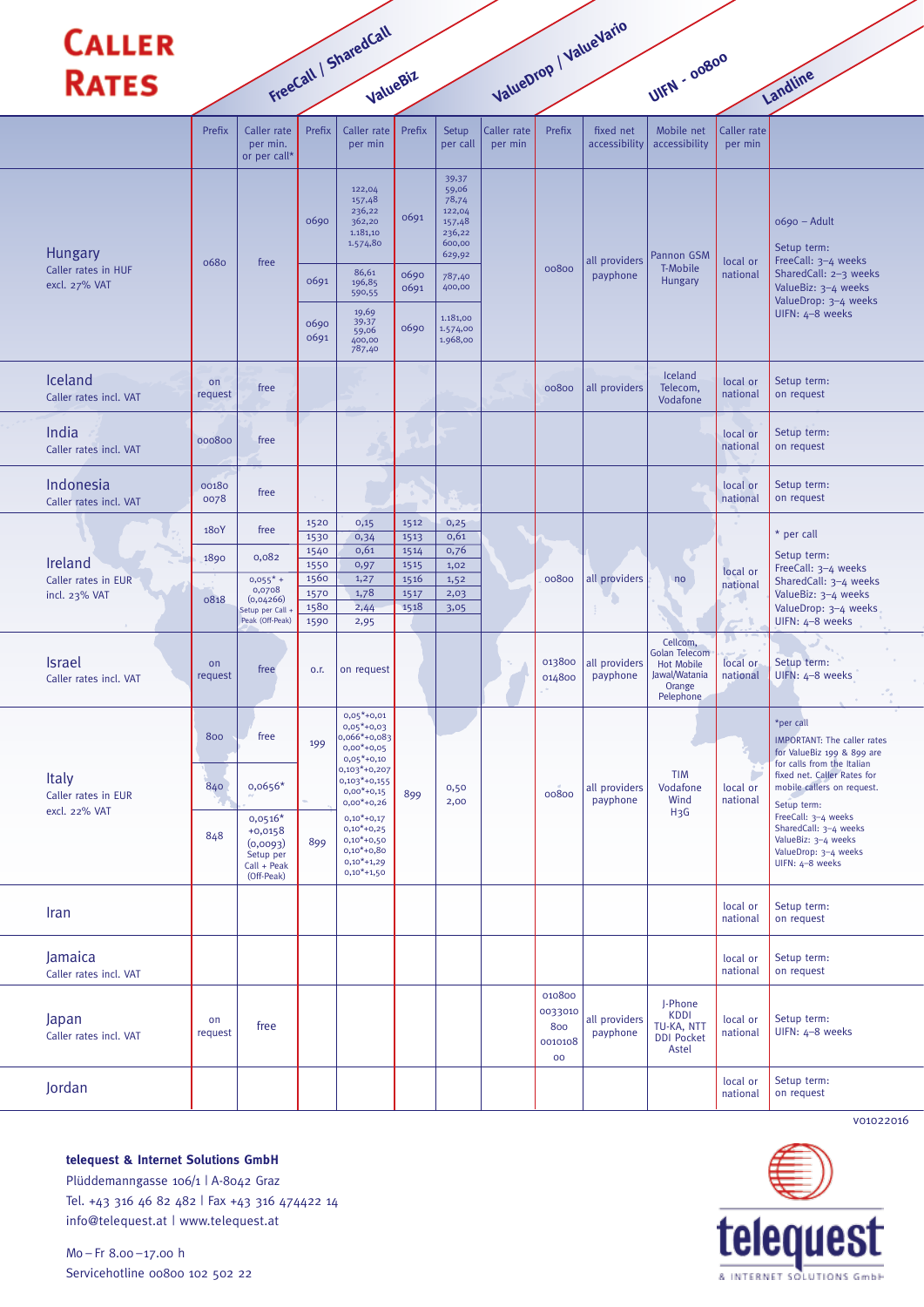| <b>CALLER</b>                                         |               |                                         |        |                                                                   |        |                                                                                 |                                           |          |                            |                                |                           |                                                                                                                                                                     |
|-------------------------------------------------------|---------------|-----------------------------------------|--------|-------------------------------------------------------------------|--------|---------------------------------------------------------------------------------|-------------------------------------------|----------|----------------------------|--------------------------------|---------------------------|---------------------------------------------------------------------------------------------------------------------------------------------------------------------|
| <b>RATES</b>                                          |               |                                         |        | FreeCall   SharedCall<br>ValueBiz                                 |        |                                                                                 |                                           |          | ValueDrop / ValueVario     | UIFN - 00800                   |                           | Landline                                                                                                                                                            |
|                                                       | Prefix        | Caller rate<br>per min.<br>or per call* | Prefix | Caller<br>rate<br>per min                                         | Prefix | Caller<br>rate<br>per call                                                      | Caller<br>rate<br>per min                 | Prefix   | fixed net<br>accessibility | Mobile net<br>accessibility    | Caller<br>rate<br>per min |                                                                                                                                                                     |
| <b>Kazakhstan</b><br>Caller rates incl. VAT           |               |                                         |        |                                                                   |        |                                                                                 |                                           | 8800     | all providers              | no                             | local or<br>national      | Setup term:<br>UIFN: 4-8 weeks                                                                                                                                      |
| Kenya<br>Caller rates incl. VAT                       |               |                                         |        |                                                                   |        |                                                                                 |                                           |          |                            |                                | local or<br>national      | Setup term:<br>2-4 weeks                                                                                                                                            |
| Kosovo                                                |               |                                         |        |                                                                   |        |                                                                                 |                                           |          |                            |                                | local or<br>national      | Setup term:<br>on request                                                                                                                                           |
| <b>Kuwait</b>                                         |               |                                         |        |                                                                   |        |                                                                                 |                                           |          |                            |                                | local or<br>national      | Setup term:<br>on request                                                                                                                                           |
| Kyrgyzstan<br>Caller rates incl. VAT                  |               |                                         |        | a an                                                              |        |                                                                                 |                                           | 00800    | all providers              | no                             | local or<br>national      | Setup term:<br>UIFN: 4-8 weeks                                                                                                                                      |
| Laos                                                  |               |                                         |        | ۵,                                                                |        |                                                                                 |                                           |          |                            |                                | local or<br>national      | Setup term:<br>on request                                                                                                                                           |
| Latvia<br>Caller rates incl. VAT                      | on<br>request |                                         |        | on<br>request                                                     |        |                                                                                 |                                           | 00800    | all providers<br>payphone  | no                             | local or<br>national      | Setup term:<br>on request                                                                                                                                           |
| Liechtenstein<br>Caller rates incl. VAT               |               | like<br>Switzerland                     |        | like<br>Switzerland                                               |        |                                                                                 | like<br>Switzerland                       | 00800    | Telcom FL<br>payphone      | all providers                  | like<br>Switzerland       | Setup term:<br>UIFN: 4-8 weeks                                                                                                                                      |
| Lithuania<br>Caller rates incl. VAT                   | on<br>request | free                                    | 090    | 0,87<br>1,45<br>2,90                                              |        |                                                                                 |                                           | 00800    | all providers              | no                             | local or<br>national      | Setup term:<br>on request                                                                                                                                           |
| Luxembourg<br>Caller rates in EUR<br>incl. $15\%$ VAT | 800           | free                                    | 90Y    | 0,03<br>0,15<br>0,25<br>0,40<br>0,65<br>0,85<br>1,15 1,49<br>2,00 | 90Y    | 0,125<br>0,25<br>0,50<br>0,75<br>1,50<br>2,25<br>3,00<br>6,00<br>14,99<br>29,99 |                                           | 00800    | all providers<br>payphone  | LUX GSM<br>Tango<br>VOX Mobile | local or<br>national      | $900 - lnfo$<br>901 - Entertainment, Fun<br>$905 -$ Adult<br>Setup term:<br>FreeCall: 3-4 weeks<br>ValueBiz: 3-4 weeks<br>ValueDrop: 3-4 weeks<br>UIFN: $4-8$ weeks |
| <b>Macao</b><br>Caller rates incl. VAT                |               | $\mathcal{L}_{\mathcal{A}}$             | n,     |                                                                   |        |                                                                                 |                                           | $\alpha$ |                            |                                | local or<br>national      | Setup term:<br>on request                                                                                                                                           |
| Macedonia<br>Caller rates in MKD<br>incl. 18% VAT     |               |                                         | 0590   | 23,60<br>35,40<br>53,10                                           | 14Y    |                                                                                 | 23,60<br>35,40<br>41,30<br>47,20<br>59,00 |          |                            |                                | local or<br>national      | Setup term:<br>on request                                                                                                                                           |
| Malawi                                                |               |                                         |        |                                                                   |        |                                                                                 |                                           |          |                            |                                | local or<br>national      | Setup term:<br>on request                                                                                                                                           |
| Mali                                                  |               |                                         |        |                                                                   |        |                                                                                 |                                           |          |                            |                                | local or<br>national      | Setup term:<br>on request                                                                                                                                           |
| Malaysia<br>Caller rates incl. VAT                    | on<br>request | free                                    |        |                                                                   |        |                                                                                 |                                           | 00800    | all providers<br>payphone  | all providers                  | local or<br>national      | Setup term:<br>on request                                                                                                                                           |
| Malta<br>Caller rates incl. VAT                       | on<br>request | free                                    |        |                                                                   |        |                                                                                 |                                           | 00800    | all providers              | no                             | local or<br>national      | Setup term:<br>on request                                                                                                                                           |

## the telequest**service number finder**

for further information visit **www.telequest.at**

**NEW**



v01022016

**telequest & Internet Solutions GmbH** Plüddemanngasse 106/1, A-8042 Graz, Austria Tel. +43 316 46 82 482 | Mail: info@telequest.at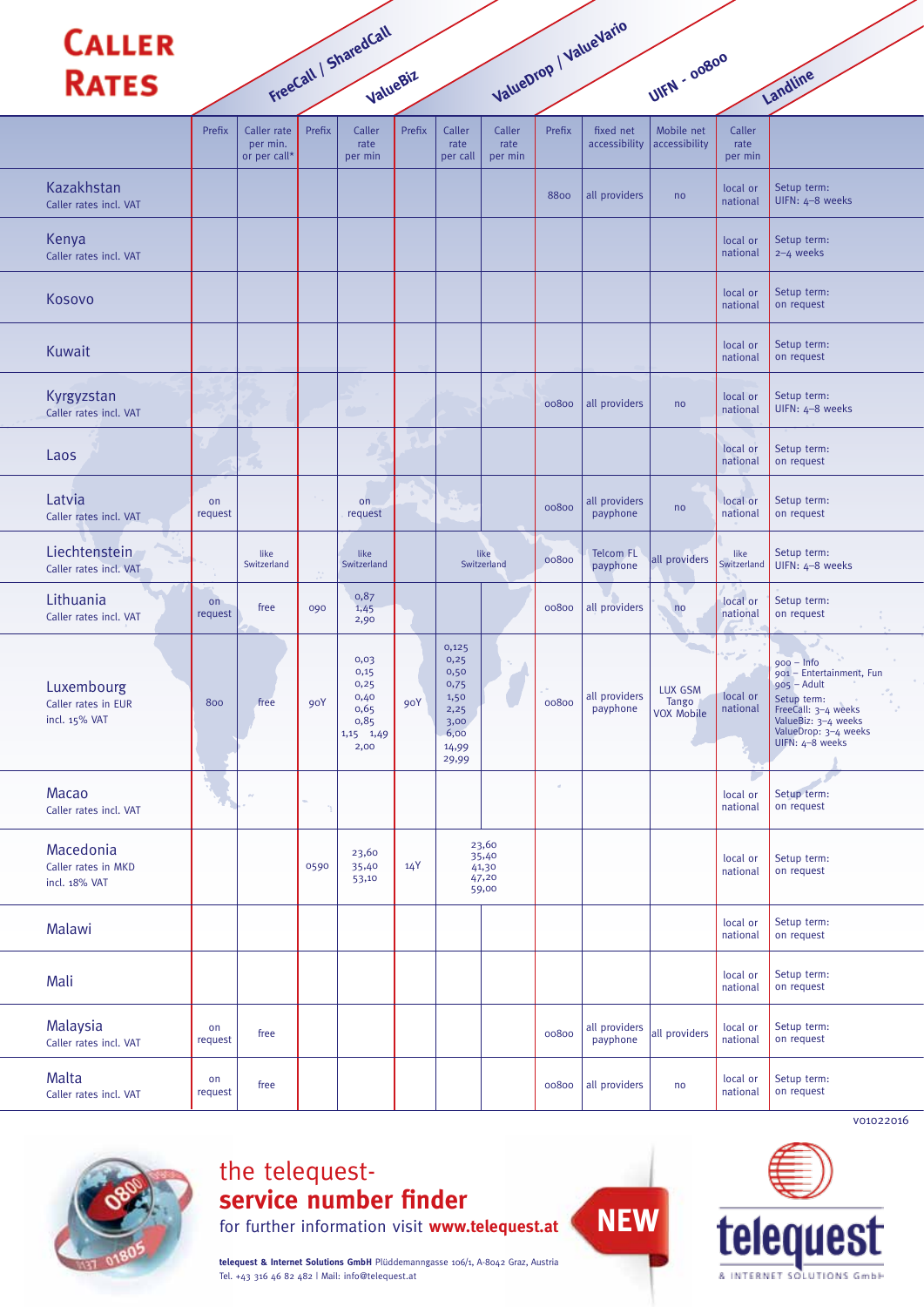| <b>CALLER</b>                                              |               |                                         |        |                                                                                                         |        |                                                                                                                                                               |                           |               |                            |                                    |                           |                                                                                                                                                                                                                                                                                                                   |
|------------------------------------------------------------|---------------|-----------------------------------------|--------|---------------------------------------------------------------------------------------------------------|--------|---------------------------------------------------------------------------------------------------------------------------------------------------------------|---------------------------|---------------|----------------------------|------------------------------------|---------------------------|-------------------------------------------------------------------------------------------------------------------------------------------------------------------------------------------------------------------------------------------------------------------------------------------------------------------|
| <b>RATES</b>                                               |               |                                         |        | FreeCall   SharedCall<br>ValueBiz                                                                       |        |                                                                                                                                                               |                           |               | ValueDrop / ValueVario     | UIFN - 00800                       |                           | Landline                                                                                                                                                                                                                                                                                                          |
|                                                            | Prefix        | Caller rate<br>per min.<br>or per call* | Prefix | Caller<br>rate<br>per min                                                                               | Prefix | Caller<br>rate<br>per call                                                                                                                                    | Caller<br>rate<br>per min | Prefix        | fixed net<br>accessibility | Mobile net<br>accessibility        | Caller<br>rate<br>per min |                                                                                                                                                                                                                                                                                                                   |
| <b>Mauritius</b>                                           |               |                                         |        |                                                                                                         |        |                                                                                                                                                               |                           |               |                            |                                    | local or<br>national      | Setup term:<br>on request                                                                                                                                                                                                                                                                                         |
| Mexico<br>Caller rates in MXN<br>incl. 16% VAT             | 1800          | free                                    | 1900   | 5,80<br>11,60<br>15,13<br>17,40<br>23,20<br>29,00<br>30,26<br>34,80<br>40,60<br>46,40<br>52,20<br>58,00 |        |                                                                                                                                                               |                           |               |                            |                                    | local or<br>national      | Setup term:<br>on request                                                                                                                                                                                                                                                                                         |
| Moldova<br>Caller rates incl. VAT                          |               |                                         |        |                                                                                                         |        |                                                                                                                                                               |                           | 00800         | all providers              | no                                 | local or<br>national      | Setup term:<br>on request                                                                                                                                                                                                                                                                                         |
| Monaco<br>Caller rates incl. VAT                           | on<br>request | free                                    |        | m.                                                                                                      |        |                                                                                                                                                               |                           |               |                            |                                    |                           | Setup term:<br>on request                                                                                                                                                                                                                                                                                         |
| Mongolia                                                   |               | 43                                      |        |                                                                                                         |        |                                                                                                                                                               |                           |               |                            |                                    | local or<br>national      | Setup term:<br>on request                                                                                                                                                                                                                                                                                         |
| Montenegro<br>Caller rates in EUR<br>incl. 17% VAT         |               |                                         | 095Y   | 0,025<br>0,064<br>0,081<br>0,122<br>0,242<br>0,484<br>0,969<br>1,938                                    |        |                                                                                                                                                               |                           |               |                            |                                    | local or<br>national      | <b>IMPORTANT: ValueBiz</b><br>is only accessible<br>from fixed net.<br>Setup term:<br>on request                                                                                                                                                                                                                  |
| Morocco                                                    | on<br>request | free                                    |        |                                                                                                         |        |                                                                                                                                                               |                           |               |                            |                                    | local or<br>national      | Setup term:<br>on request                                                                                                                                                                                                                                                                                         |
| Mozambique                                                 |               |                                         |        |                                                                                                         |        |                                                                                                                                                               |                           |               |                            |                                    | ے<br>local or<br>national | $\sim$<br>Setup term:<br>on request                                                                                                                                                                                                                                                                               |
| Myanmar                                                    |               |                                         |        |                                                                                                         |        |                                                                                                                                                               |                           |               |                            |                                    | local or<br>national      | Setup term:<br>on request                                                                                                                                                                                                                                                                                         |
| Namibia                                                    |               | $\sigma\sigma$                          |        |                                                                                                         |        |                                                                                                                                                               |                           | $\mathcal{A}$ |                            |                                    | local or<br>national      | Setup term:<br>on request                                                                                                                                                                                                                                                                                         |
| Nepal                                                      |               |                                         |        |                                                                                                         |        |                                                                                                                                                               |                           |               |                            |                                    | local or<br>national      | Setup term:<br>on request                                                                                                                                                                                                                                                                                         |
| <b>Netherlands</b><br>Caller rates in EUR<br>incl. 21% VAT | 0800          | free                                    | 090Y   | <b>BUBA</b> <sup>1</sup><br>BIBA <sup>1</sup><br>from 0,01<br>to 0,90                                   | 0909   | 0,075<br>0,22<br>0,35<br>0,45<br>0,50<br>0,55<br>0,60<br>0,66<br>0,70<br>0,75<br>0,80<br>0,90<br>0,92<br>0,99<br>1,00<br>1,09<br>1,15<br>1,20<br>1,30<br>1,40 |                           | 00800         | all providers              | <b>KPN</b><br>T-Mobile<br>Vodafone | local or<br>national      | <b>BUBA</b> <sup>1</sup> :<br>Buiten basis - National<br>Rate<br>BIBA <sup>1</sup> :<br>Binnen basis - Local Rate<br>ValueBiz 0900 - multiple<br>caller rates up to EUR<br>0,80<br>per minute available.<br>Setup term:<br>FreeCall: 3-4 weeks<br>ValueBiz: 3-4 weeks<br>SharedCall: 3-4 weeks<br>UIFN: 4-8 weeks |

### **telequest & Internet Solutions GmbH**

Plüddemanngasse 106/1 | A-8042 Graz Tel. +43 316 46 82 482 | Fax +43 316 474422 14 info@telequest.at | www.telequest.at

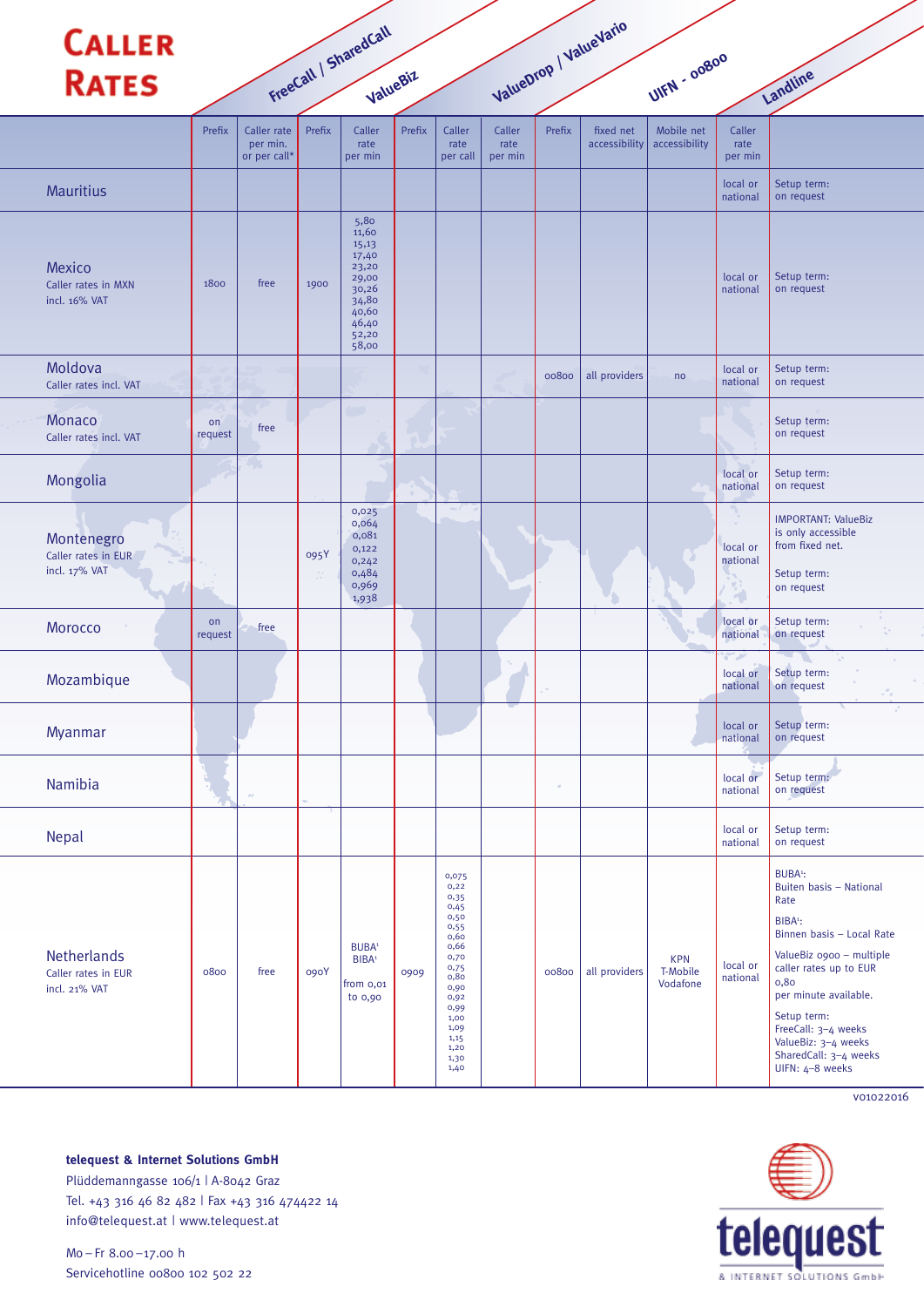| <b>CALLER</b>                                                |               |                                                          |                | FreeCall   SharedCall             |        |                                                         |                           |          | ValueDrop / ValueVario     |                                                                   |                           |                                                                                                                |
|--------------------------------------------------------------|---------------|----------------------------------------------------------|----------------|-----------------------------------|--------|---------------------------------------------------------|---------------------------|----------|----------------------------|-------------------------------------------------------------------|---------------------------|----------------------------------------------------------------------------------------------------------------|
| <b>RATES</b>                                                 |               |                                                          |                | ValueBiz                          |        |                                                         |                           |          |                            | UIFN - 00800                                                      |                           | Landline                                                                                                       |
|                                                              | Prefix        | Caller rate<br>per min.<br>or per call*                  | Prefix         | Caller<br>rate<br>per min         | Prefix | Caller<br>rate<br>per call                              | Caller<br>rate<br>per min | Prefix   | fixed net<br>accessibility | Mobile net<br>accessibility                                       | Caller<br>rate<br>per min |                                                                                                                |
| <b>New Zealand</b><br>Caller rates in NZD<br>excl. 12,5% VAT | 0800          | free                                                     | 0900           | 2,99                              |        |                                                         |                           | 00800    | all providers<br>payphone  | 2 Degrees<br>CallPlus<br>Telecom NZ<br>Telestra Clear<br>Vodafone | local or<br>national      | Setup term:<br>FreeCall: 3-4 weeks<br>ValueBiz: 3-4 weeks<br>UIFN: 4-8 weeks                                   |
| Nicaragua                                                    |               |                                                          |                |                                   |        |                                                         |                           |          |                            |                                                                   | local or<br>national      | Setup term:<br>on request                                                                                      |
| <b>Niger</b>                                                 |               |                                                          |                |                                   |        |                                                         |                           |          |                            |                                                                   | local or<br>national      | Setup term:<br>on request                                                                                      |
| Nigeria                                                      |               |                                                          |                |                                   |        |                                                         |                           |          |                            |                                                                   | local or<br>national      | Setup term:<br>on request                                                                                      |
|                                                              | 800           | free                                                     |                | m.                                |        |                                                         |                           |          |                            |                                                                   |                           | * per call<br>820 - Info, Support<br>829 - Entertainment                                                       |
| Norway<br>Caller rates in NOK                                | 810           | $0,47$ <sup>*</sup> + 0,19<br>per call +<br>per minute   | 82Y            | 0,59<br>3,50<br>4,50<br>6,00      | 820    | 0,65<br>25,00<br>50,00<br>75,00                         |                           | 00800    | all providers<br>payphone  | all providers                                                     | local or<br>national      | Dialer are not allowed.<br>Maximum call duration:<br>ValueBiz: 20 minutes<br>ValueDrop: 1 minute               |
| incl. 25% VAT                                                | 815           | $0,47$ <sup>*</sup> + 0,31<br>per call $+$<br>per minute |                | 10,50<br>14,00<br>26,00           |        | 100,00<br>175,00                                        |                           |          |                            |                                                                   |                           | Setup term:<br>FreeCall: 3-4 weeks<br>SharedCall: 3-4 weeks<br>ValueBiz: 3-4 weeks                             |
|                                                              | 215           | national<br>rate                                         | $\mathbb{C}^*$ |                                   |        |                                                         |                           |          |                            |                                                                   |                           | ValueDrop: 3-4 weeks<br>UIFN: 4-8 weeks                                                                        |
| <b>Palestinian Territory</b>                                 |               |                                                          |                |                                   |        |                                                         |                           |          | V)                         |                                                                   | local or<br>national      | Setup term:<br>on request                                                                                      |
| Panama<br>Caller rates incl. VAT                             | 00800         | free                                                     |                |                                   |        |                                                         |                           |          |                            |                                                                   | local or<br>national      | Setup term:<br>on request                                                                                      |
| Pakistan<br>Caller rates incl. VAT                           | 009800        | free                                                     |                |                                   |        |                                                         |                           |          |                            |                                                                   | local or<br>national      | Setup term:<br>on request                                                                                      |
| Paraguay                                                     | on<br>request | free                                                     |                |                                   |        |                                                         |                           | $\alpha$ |                            |                                                                   |                           | Setup term:<br>on request                                                                                      |
| Peru<br>Caller rates incl. VAT                               | ۸ŗ.<br>0800   | free                                                     | n.             |                                   |        |                                                         |                           |          |                            |                                                                   | local or<br>national      | Setup term:<br>UIFN: 4-8 weeks                                                                                 |
| Philippines<br>Caller rates incl. VAT                        | on<br>request | free                                                     |                |                                   |        |                                                         |                           | 00800    | <b>PLDT</b><br>payphone    | Smart<br>Sun Cellular                                             | local or<br>national      | Setup term:<br>UIFN: 4-8 weeks                                                                                 |
|                                                              |               |                                                          |                |                                   | 708    | 9,99                                                    |                           |          |                            |                                                                   |                           |                                                                                                                |
| Poland                                                       | 800           | free                                                     |                | 0,36<br>1,29<br>2,08<br>2,58      |        | 0,72<br>1,43<br>2,50                                    |                           |          | all providers              | Era                                                               |                           | * per call; per minute<br>only fixed net.<br>** for dialer (max. 30 min)<br>Setup term:                        |
| Caller rates in PLN<br>incl. 23% VAT                         | 801           | $0,29*$                                                  | 708            | $3,69***$<br>4,26<br>4,92<br>7,69 | 704    | 3,92<br>4,99<br>6,42<br>9,99<br>12,48<br>24,61<br>35,31 |                           | 00800    | payphone                   | Plus<br>Orange                                                    | local or<br>national      | FreeCall: 4-8 weeks<br>SharedCall: 4-8 weeks<br>ValueBiz: 4-8 weeks<br>ValueDrop: 4-8 weeks<br>UIFN: 4-8 weeks |



### the telequest**service number finder**

for further information visit **www.telequest.at**

**telequest & Internet Solutions GmbH** Plüddemanngasse 106/1, A-8042 Graz, Austria Tel. +43 316 46 82 482 | Mail: info@telequest.at



**NEW**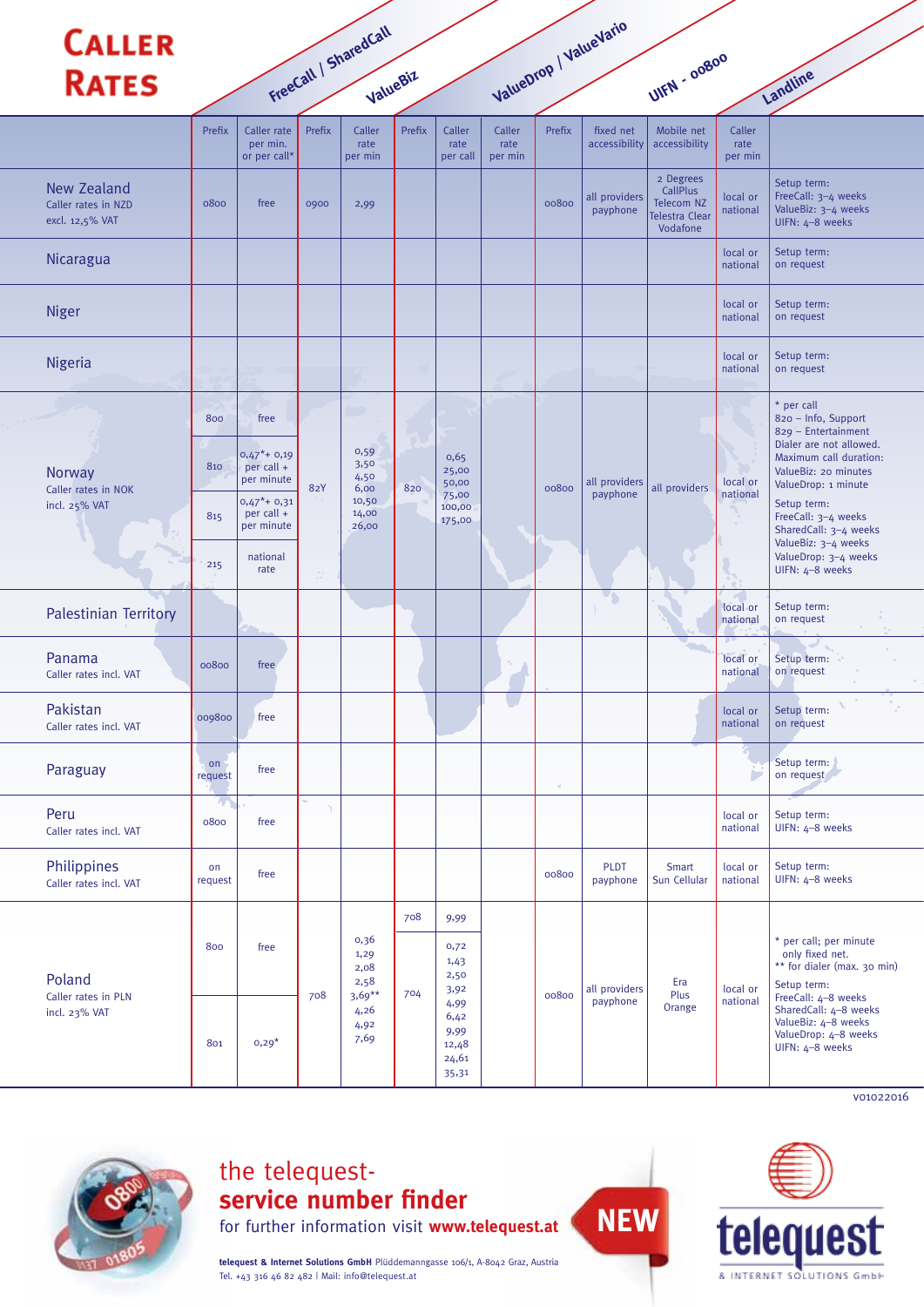## **CALLER** RATES FreeCall | SharedCall

| <b>CALLER</b>                                    |               |                                         |                |                                                                                                  |            |                                                                                        |                           |                  |                            |                                                              |                           |                                                                                                                                                                                                                            |
|--------------------------------------------------|---------------|-----------------------------------------|----------------|--------------------------------------------------------------------------------------------------|------------|----------------------------------------------------------------------------------------|---------------------------|------------------|----------------------------|--------------------------------------------------------------|---------------------------|----------------------------------------------------------------------------------------------------------------------------------------------------------------------------------------------------------------------------|
| <b>RATES</b>                                     |               |                                         |                | FreeCall / SharedCall<br>ValueBiz                                                                |            |                                                                                        |                           |                  | ValueDrop / ValueVario     | UIFN - 00800                                                 |                           | Landline                                                                                                                                                                                                                   |
|                                                  | Prefix        | Caller rate<br>per min.<br>or per call* | Prefix         | Caller<br>rate<br>per min                                                                        | Prefix     | Caller<br>rate<br>per call                                                             | Caller<br>rate<br>per min | Prefix           | fixed net<br>accessibility | Mobile net<br>accessibility                                  | Caller<br>rate<br>per min |                                                                                                                                                                                                                            |
| Portugal<br>Caller rates in EUR<br>excl. 23% VAT | 800<br>808    | free<br>local rate                      | 707<br>708     | FN: 0,10<br>MN: 0,25<br>FN: 0,08                                                                 | 760        | 0,60                                                                                   |                           | 00800            | 00800                      | Vodafone<br><b>TMN</b><br>Optimus                            | local or<br>national      | FN: for the caller from<br>Portuguese fixed net<br>MN: for Mobile callers<br>Setup term:<br>FreeCall: 4-8 weeks<br>ValueBiz: 3-4 weeks                                                                                     |
| <b>Puerto Rico</b><br>Caller rates incl. VAT     | on<br>request | free                                    |                | MN: 0,25                                                                                         |            |                                                                                        |                           |                  |                            |                                                              | local or<br>national      | UIFN: 4-8 weeks<br>Setup term:<br>on request                                                                                                                                                                               |
| Romania<br>Caller rates in EUR excl. VAT         | 0800          | free                                    | 0903<br>0906   | 0,50<br>1,00<br>1,30                                                                             |            |                                                                                        |                           | 00800            | all providers              | no                                                           | local or<br>national      | $0906 -$ Adult<br>Setup term:<br>FreeCall: 4-8 weeks                                                                                                                                                                       |
| <b>Russia</b><br>Caller rates incl. VAT          | 8800          | free                                    |                |                                                                                                  |            |                                                                                        |                           | 810800<br>858800 | all providers              | Megafon,<br>MTS,<br>Sky Link,<br>Smarts, Tele2,<br>Vimpelkom | local or<br>national      | Setup term:<br>on request                                                                                                                                                                                                  |
| Rwanda                                           |               | 4,3                                     |                |                                                                                                  |            |                                                                                        |                           |                  |                            |                                                              | local or<br>national      | Setup term:<br>on request                                                                                                                                                                                                  |
| Saudi Arabia<br>Caller rates incl. VAT           | 0800          | free                                    |                |                                                                                                  |            |                                                                                        |                           |                  |                            |                                                              |                           | Setup term:<br>on request                                                                                                                                                                                                  |
| ŽЫ.<br>Senegal                                   |               |                                         | $\mathbb{C}^*$ |                                                                                                  |            |                                                                                        |                           |                  |                            |                                                              | local or<br>national      | Setup term:<br>on request                                                                                                                                                                                                  |
| Serbia                                           | 0800          | free                                    |                | 36,00<br>48,00<br>60,00<br>84,00                                                                 |            | 120,00<br>240,00<br>360,00                                                             |                           |                  |                            |                                                              | τJ<br>local or            | Caller rates for ValueBiz<br>& ValueDrop are for calls<br>from fixed net. Caller rates<br>for mobile callers                                                                                                               |
| Caller rates in RSD<br>incl. 20% VAT             | 070           | local rate                              | o9oY           | 96,00<br>120,00<br>144,00<br>180,00<br>240,00                                                    | ogoY       | 60,00<br>120,00                                                                        | 60,00<br>120,00           |                  |                            |                                                              | national                  | on request.<br>The maximum call<br>duration is 10 minutes.<br>Setup term: on request                                                                                                                                       |
| Singapore<br>Caller rates incl. VAT              | on<br>request | free                                    |                |                                                                                                  |            |                                                                                        |                           | 001800           | all providers<br>payphone  | <b>StarHub</b><br>SingTel<br>Mobile<br>M <sub>1</sub>        | local or<br>national      | Setup term:<br>UIFN: 4-8 weeks                                                                                                                                                                                             |
| Slovakia                                         | 0800          | free                                    |                | 0,60<br>0,80<br>1,00                                                                             |            |                                                                                        |                           | ×.               | all providers              |                                                              | local or                  | The caller rates are for calls<br>from fixed net.<br>Caller rates for mobile<br>callers on request.                                                                                                                        |
| Caller rates in EUR<br>incl. 20% VAT             | 0850          | local rate                              | o9ooY          | 1,20<br>1,60<br>2,00<br>3,00                                                                     |            |                                                                                        |                           | 00800            | payphone                   | no                                                           | national                  | Setup term:<br>FreeCall: 4-8 weeks<br>SharedCall: 4-8 weeks<br>UIFN: 6 months                                                                                                                                              |
| Slovenia<br>Caller rates in EUR<br>incl. 22% VAT | 080           | free                                    | 090            | 0,3938<br>0,4924<br>0,6564<br>0,7784<br>0,8900<br>1,0519<br>1,2900<br>1,4021<br>1,6900<br>1,9900 | 089<br>090 | 0,4173<br>0,6259<br>0,8346<br>0,9900<br>1,2519<br>1,2900<br>1,4900<br>1,6900<br>1,9900 |                           | 00800            | all providers<br>payphone  | Mobitel<br>Simobil<br>T <sub>2</sub><br><b>Tus Mobil</b>     | local or<br>national      | The caller rates for<br>ValueBiz & ValueDrop<br>are for calls from the<br>Slovenian fixed net.<br>Caller rates for mobile<br>callers on request.<br>The maximum call<br>duration is 30 minutes.<br>Setup term: on request. |
| South Africa<br>Caller rates incl. VAT           | 0800          | free                                    |                |                                                                                                  |            |                                                                                        |                           | 00800            | all providers<br>payphone  | Vodacom<br>MTN, Cell C                                       | local or<br>national      | Setup term:<br>UIFN: 4-8 weeks                                                                                                                                                                                             |
| South Korea<br>Caller rates incl. VAT            |               |                                         |                |                                                                                                  |            |                                                                                        |                           | 001800           | all providers<br>payphone  | <b>SK Telecom</b><br>KTF, LGT                                | local or<br>national      | Setup term:<br>UIFN: 4-8 weeks                                                                                                                                                                                             |
|                                                  |               |                                         |                |                                                                                                  |            |                                                                                        |                           |                  |                            |                                                              |                           | V01022016                                                                                                                                                                                                                  |

**telequest & Internet Solutions GmbH**

Plüddemanngasse 106/1 | A-8042 Graz Tel. +43 316 46 82 482 | Fax +43 316 474422 14 info@telequest.at | www.telequest.at

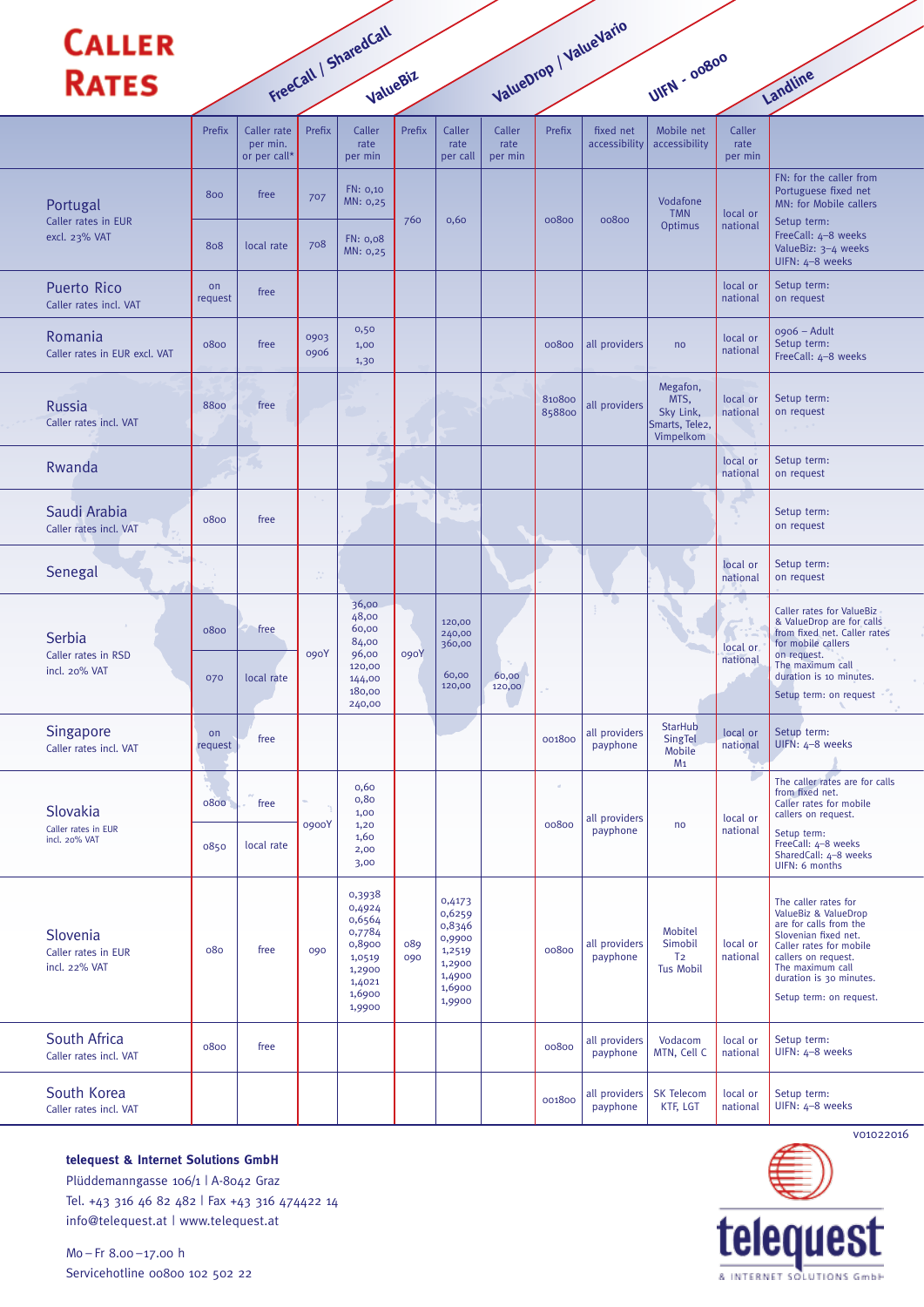| <b>CALLER</b>                                      |               |                                                                            |                      |                                                                                      |              |                                                                              |                                                                              |        |                            |                                               |                           |                                                                                                                                                            |
|----------------------------------------------------|---------------|----------------------------------------------------------------------------|----------------------|--------------------------------------------------------------------------------------|--------------|------------------------------------------------------------------------------|------------------------------------------------------------------------------|--------|----------------------------|-----------------------------------------------|---------------------------|------------------------------------------------------------------------------------------------------------------------------------------------------------|
| <b>RATES</b>                                       |               |                                                                            |                      | FreeCall   SharedCall<br>ValueBiz                                                    |              |                                                                              |                                                                              |        | ValueDrop / ValueVario     | UIFN - 00800                                  |                           | Landline                                                                                                                                                   |
|                                                    | Prefix        | Caller rate<br>per min.<br>or per call*                                    | Prefix               | Caller<br>rate<br>per min                                                            | Prefix       | Caller<br>rate<br>per call                                                   | Caller<br>rate<br>per min                                                    | Prefix | fixed net<br>accessibility | Mobile net<br>accessibility                   | Caller<br>rate<br>per min |                                                                                                                                                            |
| South Sudan                                        |               |                                                                            |                      |                                                                                      |              |                                                                              |                                                                              |        |                            |                                               | local or<br>national      | Setup term:<br>on request                                                                                                                                  |
|                                                    | 900           | free                                                                       |                      |                                                                                      |              |                                                                              |                                                                              |        |                            |                                               |                           | * per call                                                                                                                                                 |
| Spain<br>Caller rates in EUR                       | 901           | $0,05145$ <sup>*+</sup><br>0,037044<br>$0,05145$ <sup>*+</sup><br>0,020580 | <b>80Y</b>           | $0,09*+0,35$<br>(0, 29)<br>$0,09*+0,75$<br>(0, 69)<br>$0,09*+1,00$                   | 905          | 0,30<br>0,50<br>1,20                                                         |                                                                              | 00800  | all providers<br>payphone  | Movistar<br>Orange<br>Vodafone                | local or<br>national      | $803 -$ Adult<br>$806 - T$ arot<br>807 Business<br>The caller rates for<br>ValueDrop 905 are only<br>for the Spanish fixed net.<br>Caller rates for mobile |
| excl. 21% VAT                                      |               | $0,10290*$ +<br>0,074088                                                   |                      | (0, 94)<br>Setup + Peak<br>(Off-Peak)                                                |              |                                                                              |                                                                              |        |                            | Yolgo                                         |                           | callers on request.<br>Setup term:<br>FreeCall: 3-4 weeks                                                                                                  |
|                                                    | 902           | $0,10290*$ +<br>0,023667                                                   |                      | e e c                                                                                |              |                                                                              |                                                                              |        |                            |                                               |                           | SharedCall: 3-4 weeks<br>ValueBiz: 3-4 weeks<br>ValueDrop: 3-4 weeks<br>UIFN: 4-8 weeks                                                                    |
| Sri Lanka                                          |               |                                                                            |                      |                                                                                      |              |                                                                              |                                                                              |        |                            |                                               | local or<br>national      | Setup term:<br>on request                                                                                                                                  |
|                                                    | 0200          | free                                                                       |                      |                                                                                      | 0900         | <b>Star</b><br>from<br>3,00                                                  |                                                                              |        |                            |                                               |                           | $1 -$ for masscalling and Call-In<br>services.<br>Adult services are not allowed.<br>Dialer are not allowed.                                               |
| Sweden<br>Caller rates in SEK<br>incl. 25% VAT     | 077           | local rate                                                                 | 0900<br>0939<br>0944 | from $3,00$<br>to 30,00                                                              | 0939<br>0944 | to<br>200,00                                                                 |                                                                              | 00800  | all providers<br>payphone  | no                                            | local or<br>national      | The maximum cost for the call<br>must not exceed 700,00 SEK.<br>The maximum call duration at<br>ValueDrop is 1 minute.                                     |
|                                                    | 085           | national<br>rate                                                           |                      |                                                                                      | $099^{1}$    | from<br>0,80<br>to<br>9,90                                                   |                                                                              |        |                            |                                               |                           | Setup term:<br>FreeCall: 3-4 weeks<br>SharedCall: 3-4 weeks<br>ValueBiz: 3-4 weeks<br>ValueDrop: 3-4 weeks<br>UIFN: 4-8 weeks                              |
|                                                    | 0800          | free                                                                       |                      | 0,36<br>0,50<br>0,64<br>0,85<br>1,00<br>1,06                                         |              | 0,50<br>0,60<br>0,70<br>0,80<br>0,90<br>1,00                                 | $\overline{\phantom{a}}$<br>÷<br>$\sim$                                      |        |                            |                                               |                           | $900 - lnfo$<br>901 - Entertainment, Fun<br>$906 -$ Adult                                                                                                  |
| Switzerland<br>Caller rates in CHF<br>incl. 8% VAT | 0844<br>0848  | 0,08                                                                       | ogoX                 | 1,11<br>1,48<br>1,50<br>2,00<br>2,13<br>2,50<br>2,75<br>3,13<br>4,23<br>5,60<br>6,66 | ogoX         | 0,50<br>1,50<br>0,50<br>1,00<br>1,50<br>2,00<br>3,00<br>3,00<br>5,00<br>5,00 | 0,15<br>0,50<br>1,00<br>1,00<br>0,50<br>0,15<br>0,50<br>1,00<br>0,15<br>1,00 | 00800  | all providers<br>payphone  | Swisscom<br>Sunrise<br>Orange                 | local or<br>national      | Setup term:<br>FreeCall: 2-3 weeks<br>SharedCall: 2-3 weeks<br>ValueBiz: 2-3 weeks<br>ValueDrop: 2-3 weeks<br>ValueVario: 2-3 weeks<br>UIFN: 4-8 weeks     |
| Syrian Arab Republic                               |               |                                                                            |                      |                                                                                      |              |                                                                              |                                                                              |        |                            |                                               | local or<br>national      | Setup term:<br>on request                                                                                                                                  |
| Taiwan<br>Caller rates incl. VAT                   | on<br>request | free                                                                       |                      |                                                                                      |              |                                                                              |                                                                              | 00800  | all providers<br>payphone  | Chunghwa<br>Telecom                           | local or<br>national      | Setup term:<br>UIFN: 4-8 weeks                                                                                                                             |
| <b>Thailand</b><br>Caller rates incl. VAT          | on<br>request | free                                                                       |                      |                                                                                      |              |                                                                              |                                                                              | 001800 | all providers              | <b>AIS</b><br><b>DTAC</b><br><b>True Move</b> | local or<br>national      | Setup term:<br>UIFN: 4-8 weeks                                                                                                                             |
| Tajikistan                                         |               |                                                                            |                      |                                                                                      |              |                                                                              |                                                                              |        |                            |                                               | local or<br>national      | Setup term:<br>on request                                                                                                                                  |
| Tanzania                                           |               |                                                                            |                      |                                                                                      |              |                                                                              |                                                                              |        |                            |                                               | local or<br>national      | Setup term:<br>on request                                                                                                                                  |



### the telequest**service number finder**

for further information visit **www.telequest.at**





v01022016

**telequest & Internet Solutions GmbH** Plüddemanngasse 106/1, A-8042 Graz, Austria Tel. +43 316 46 82 482 | Mail: info@telequest.at